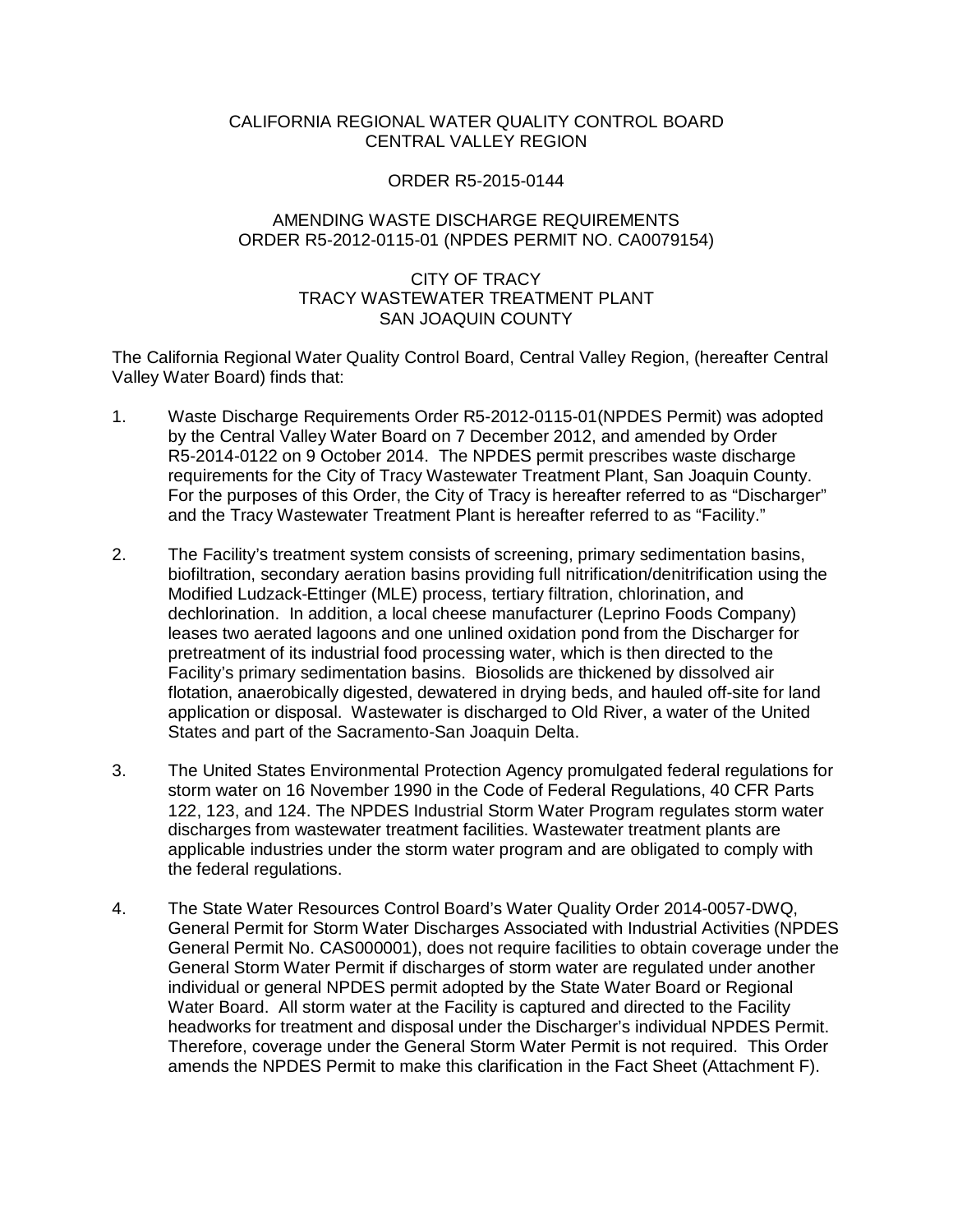- 5. Issuance of this Order is exempt from the provisions of the California Environmental Quality Act (Public Resources Code section 21000, et seq.), in accordance with CWC section 13389.
- 6. The Central Valley Water Board has notified the Discharger and interested agencies and persons of its intent to amend the Waste Discharge Requirements for this discharge and has provided an opportunity to submit public comments for Central Valley Water Board consideration.

## **IT IS HEREBY ORDERED THAT:**

Effective immediately, Waste Discharge Requirements Order No. R5-2012-0115-01 (NPDES No. CA0079154) is amended as shown in items  $1 - 2$ , below.

- 1. The Order number is changed from R5-2012-0115-01 to R5-2012-0115-02.
- 2. Attachment F, Fact Sheet Modify section III.C.8 Storm Water Requirements, as shown in underline/strikeout format below:
	- **8.** Storm Water Requirements

USEPA promulgated federal regulations for storm water on 16 November 1990 in 40 CFR Parts 122, 123, and 124. The NPDES Industrial Storm Water Program regulates storm water discharges from wastewater treatment facilities. Wastewater treatment plants are applicable industries under the storm water program and are obligated to comply with the federal regulations. The State Water Resources Control Board Water Quality Order 2014-0057-DWQ, General Permit for Storm Water Discharges Associated with Industrial Activities (NPDES General Permit No. CAS000001), does not require facilities to obtain coverage if discharges of storm water are regulated under another individual or general NPDES permit adopted by the State Water Board or Regional Water Board (Finding I.B.20). All storm water at the Facility is captured and directed to the Facility headworks for treatment and disposal under this Order. Therefore, coverage under the General Storm Water Permit is not required.